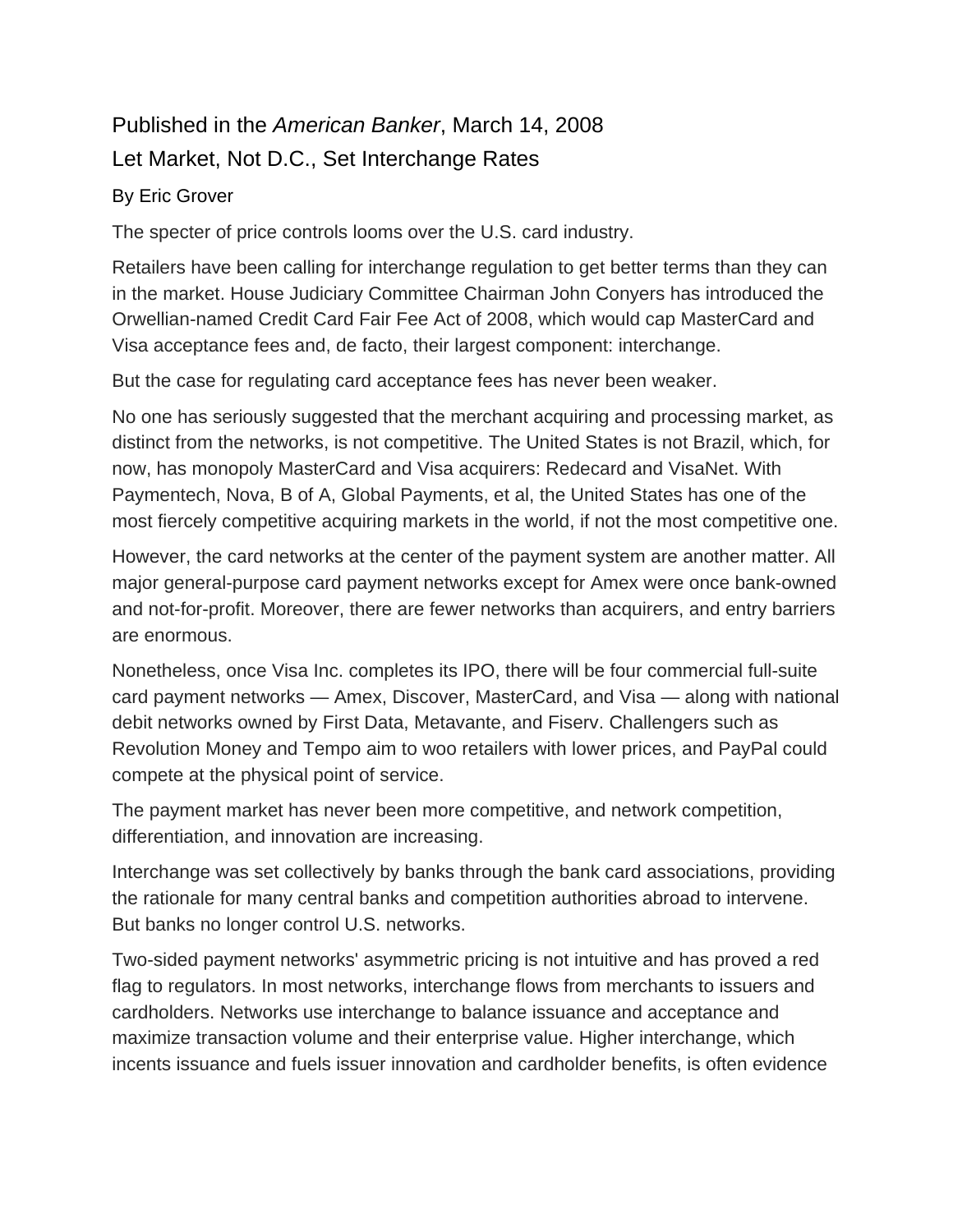of more vigorous network competition. Higher acceptance prices mean lower fees and better value on the consumer side of the network.

And two-sided asymmetric pricing is hardly unique to payments. In the Internet browser and Adobe markets, client-side software is free, and developers pay. Content providers often charge advertisers but not readers. There is nothing intrinsically unfair or anticompetitive in asymmetric pricing.

The paramount question is how prices are set and who determines if fees are "excessive" — the market, bank cartels, or the state in the form of Rep. Conyers' "electronic payment system judges," who would determine acceptance fees that would exist in "a hypothetical perfectly competitive marketplace."

Prices allocate resources. If three government lawyers establish payment system prices, rather than markets, resources will be misallocated, innovation and competition will be dampened throughout the payment value chain, and U.S. consumers, 164 million of whom hold general-purpose credit cards, will be harmed.

Regulators cannot replicate, much less surpass, the dynamic intelligence embodied in tens of billions of payment decisions involving consumers, merchants, networks, processors, and financial institutions.

Retailers cite lower interchange in Europe as evidence they are being gouged.

But European payment networks are more regulated, still to a large extent controlled by banks, and less competitive and innovative. Consequently, European consumers enjoy less choice, pay higher fees, and receive minimal benefits. Additionally, along with higher taxes and different attitudes, less robust network competition and suppressed interchange contribute to larger gray economies in Europe.

Consumers vote every time they choose to use one of thousands of competing credit, debit, and prepaid cards, a check, Internet bill payment, or cash. Each offers different convenience, security, familiarity, acceptance, anonymity, records, credit, and reward features.

And consumers take feature-rich cards for granted. Why organize to defend the status quo?

In contrast, merchants are politically galvanized, have made their argument vividly, and have policymakers' ears.

However, commercial payment networks have not made an aggressive affirmative case in the public and political arenas for managing interchange as they see fit. They have